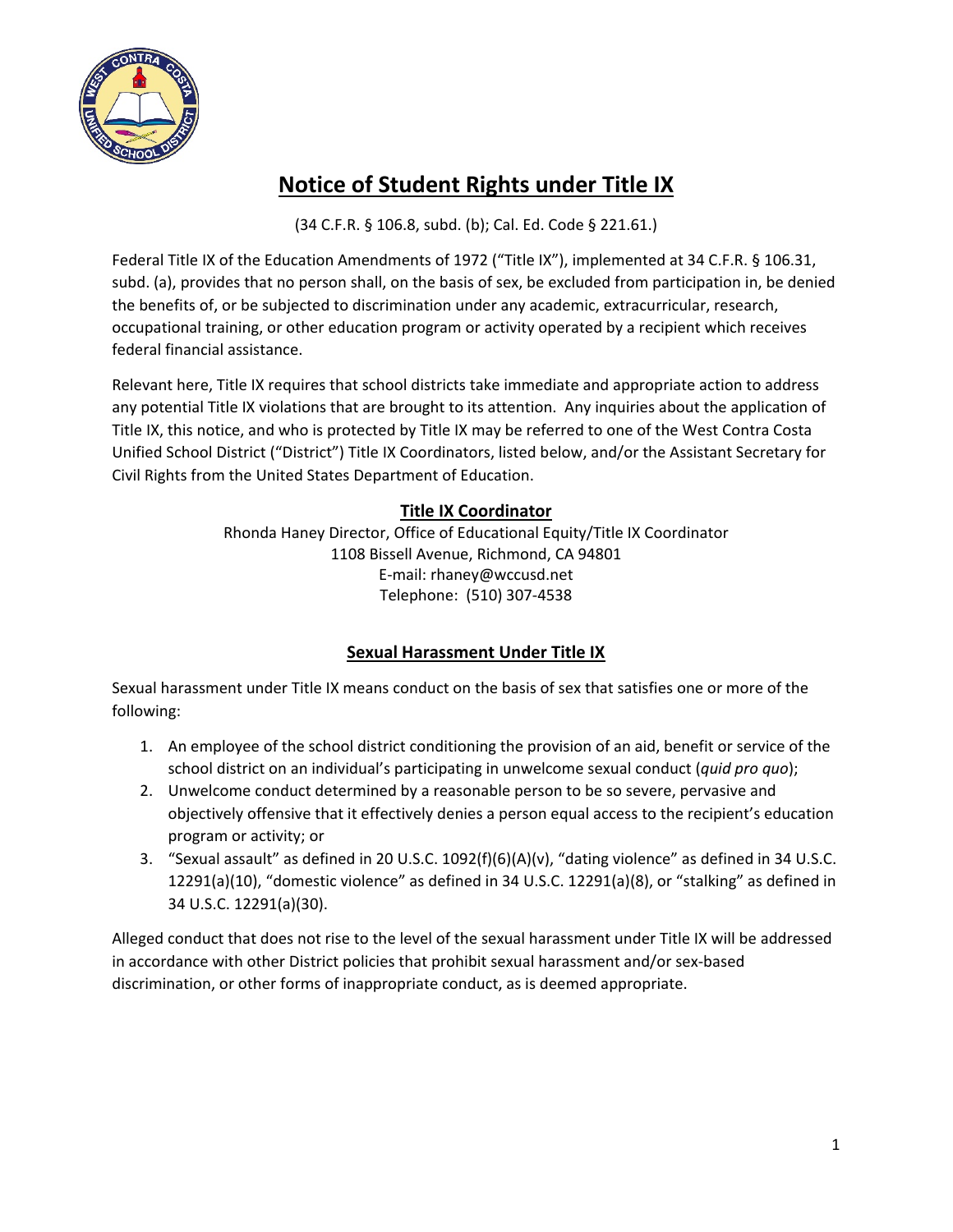#### **Filing a Title IX Complaint with the District**

Any person may report sex discrimination, including sexual harassment (whether or not the person reporting is also the alleged victim), in person, by mail, by telephone or by e-mail, using the contact information listed for the District's Title IX Coordinator, or by any other means that results in the Title IX Coordinator receiving the person's verbal or written report. Such reports may be made at any time, including during non-business hours, by using the telephone number or e-mail address, or by mail to the office address, listed for the Title IX Coordinator.

Student complaints alleging a Title IX violation should be submitted in written form no later than six months from the date of the alleged incident, or six months from the date the complainant first obtained knowledge of the facts of the alleged incident. If the complainant is unable to prepare the complaint in writing, administrative staff shall help the complainant to do so. The time for filing may be extended up to 90 days by the Superintendent or the Superintendent's designee, for good cause, upon written request by the complainant setting forth the reasons for the request for an extension of time to file a written complaint. To qualify as a Title IX complaint, the complainant/victim must also be participating in or attempting to participate in the recipient's education program or activity. The length of time elapsed between an incident of alleged sexual harassment, and the filing of a formal complaint, may, in specific circumstances, prevent a recipient from collecting enough evidence to reach a determination, justifying a discretionary dismissal under Title IX.

The District will process all formal complaints in accordance with Title IX and District Board Policy ("BP") and Administrative Regulation ("AR"), BP/AR 5145.7 – Sexual Harassment, and other applicable policies. In certain matters, the involved parties may be offered the option to have their complaint informally resolved. Under Title IX, a formal complaint means a document filed by a victim, or signed by the Title IX Coordinator, that alleges sexual harassment against a respondent and requests that the school district investigate the allegation of sexual harassment. Complaints that do not rise to the level of a Title IX complaint will be processed in accordance with BP/AR 1312.3 – Uniform Complaint Procedures, or in a manner that is otherwise deemed appropriate.

All investigations will be conducted as confidentially as possible. Upon receipt of any formal complaint, the District will provide all known parties with adequate notice of the District's complaint process and the underlying allegations. During the course of the investigation, the District will provide the complainant and respondent (or "the parties") with an equal opportunity present witnesses and evidence. The District will not restrict the ability of the parties to discuss the allegations under investigation, and it will allow parties to utilize an advisor of their choice. Prior to the conclusion of the investigation, the complainant and respondent will have the opportunity to inspect and respond to evidence directly related to the allegations in the complaint that was gathered during the course of the investigation. Thereafter, and prior to any final decision being made, the parties will receive a copy of the investigation report that fairly summarizes relevant evidence, and they will have an opportunity to submit written, relevant questions to be asked of the other party. Next, a determination regarding responsibility will be made and issued to both parties. Under Title IX and District policy, the responding party is presumed not responsible for the alleged conduct until a determination regarding responsibility is made at the end of the complaint process. Any party not satisfied with the final determination will have the option to appeal the final determination.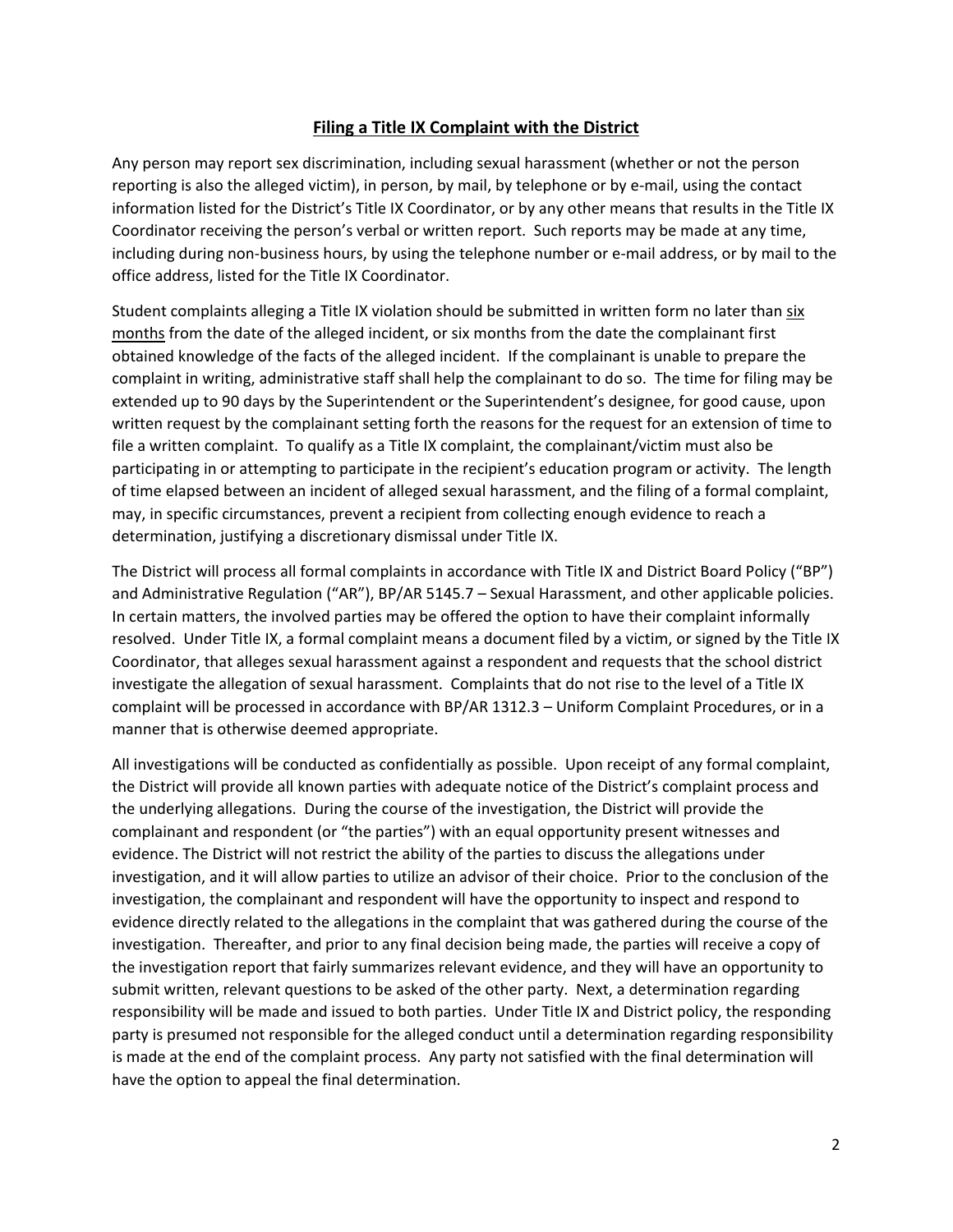Additionally, any complainant who is dissatisfied with the District's determination may file an appeal in writing with the California Department of Education within 30 calendar days of receiving the District's final written decision. Complaints made by or on behalf of students may also be filed with the U.S. Department of Education, Office of Civil Rights within 180 calendar days of the date of the alleged discrimination, unless the time for filing is extended by the Office of Civil Rights for good cause shown under certain circumstances.

## **Student Rights Pursuant to Education Code Section 221.8**

In addition to federal law, the California Education code similarly prohibits schools from discriminating against its students on the basis of sex. Education Code section 221.8 provides as follows:

The following list of rights, which are based on the relevant provisions of the federal regulations implementing Title IX of the Education Amendments of 1972 (20 U.S.C. § 1681 et seq.), may be used by the department for purposes of Section 221.6:

- (a) You have the right to fair and equitable treatment and you shall not be discriminated against based on your sex.
- (b) You have the right to be provided with an equitable opportunity to participate in all academic extracurricular activities, including athletics.
- (c) You have the right to inquire of the athletic director of your school as to the athletic opportunities offered by the school.
- (d) You have the right to apply for athletic scholarships.
- (e) You have the right to receive equitable treatment and benefits in the provision of all the following:
	- 1. Equipment and supplies.
	- 2. Scheduling of games and practices.
	- 3. Transportation and daily allowances.
	- 4. Access to tutoring.
	- 5. Coaching.
	- 6. Locker rooms.
	- 7. Practice and competitive facilities.
	- 8. Medical and training facilities and services.
	- 9. Publicity.
- (f) You have the right to have access to a gender equity coordinator to answer questions regarding gender equity laws.
- (g) You have the right to contact the State Department of Education and the California Interscholastic Federation to access information on gender equity laws.
- (h) You have the right to file a confidential discrimination complaint with the United States Office for Civil Rights or the state Department of Education if you believe you have been discriminated against or if you believe you have received unequal treatment on the basis of your sex.
- (i) You have the right to pursue civil remedies if you have been discriminated against.
- (j) You have the right to be protected against retaliation if you file a discrimination complaint.